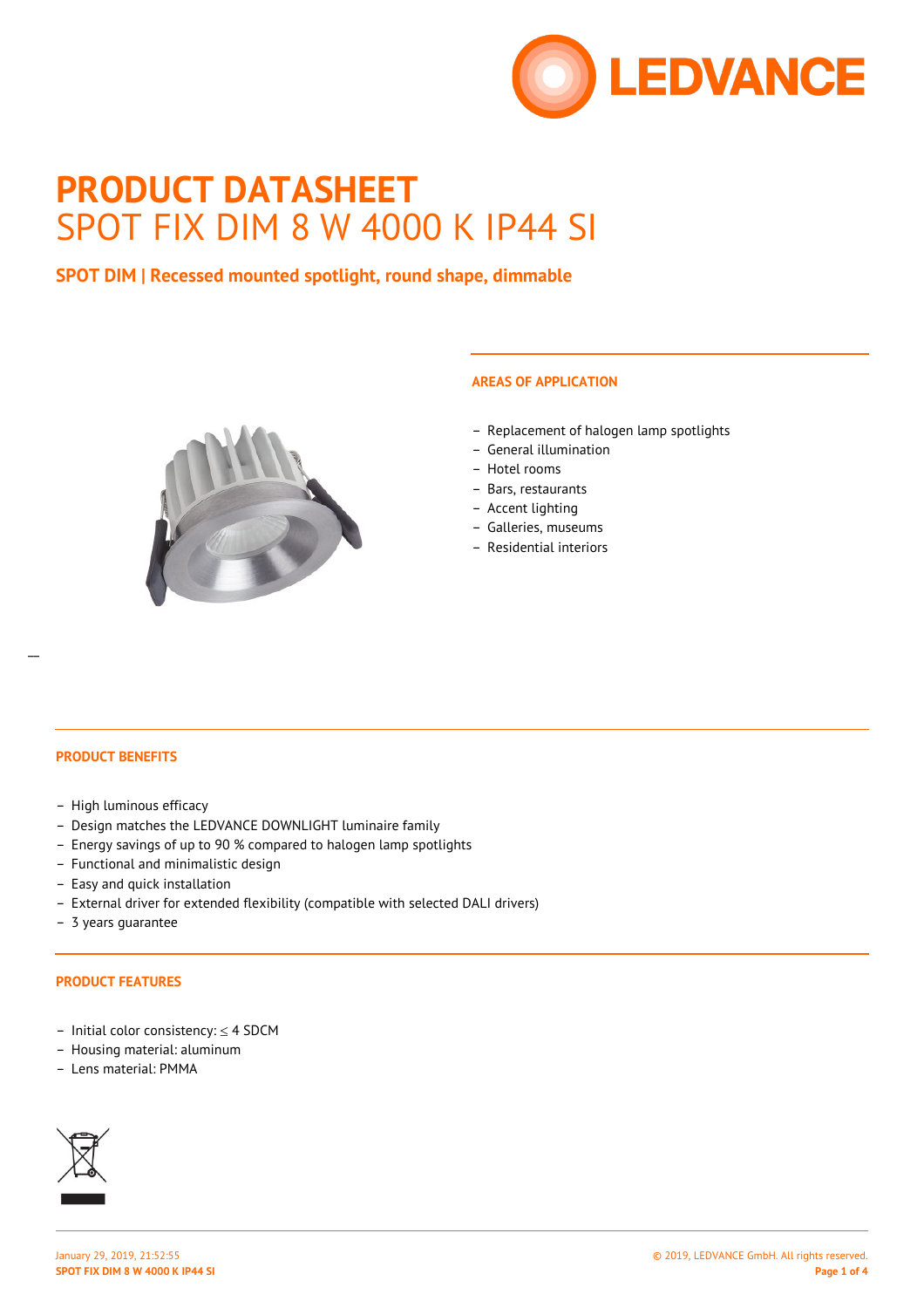## **TECHNICAL DATA**

### Electrical data

| <b>Nominal wattage</b> | 8.00 W                        |
|------------------------|-------------------------------|
| <b>Operating mode</b>  | Electronic control gear (ECG) |
| Nominal voltage        | 220240 V                      |
| Power factor $\lambda$ | >0.90                         |
| <b>Mains frequency</b> | 50/60 Hz                      |

## Luminaire control gear data

| ECG - Length                             | $120$ mm |
|------------------------------------------|----------|
| Max. no. of lum. on circuit break. B16 A | 200      |
| Max. no. of lum. on circuit break. C10 A | 100      |
| Max. no. of lum. on circuit break. C16 A | 200      |

## Photometrical data

| Color temperature                    | 4000 K     |
|--------------------------------------|------------|
| <b>Luminous flux</b>                 | 670 lm     |
| <b>Luminous efficacy</b>             | 80 lm/W    |
| Standard deviation of color matching | $<$ 4 sdcm |
| Light color (designation)            | Cool White |
| Color rendering index Ra             | >80        |

## Light technical data

 $\overline{a}$ 

## Dimensions & weight



| <b>Diameter</b>       | 81.0 mm  |
|-----------------------|----------|
| <b>Height</b>         | 51.0 mm  |
| <b>Product weight</b> | 268.00 g |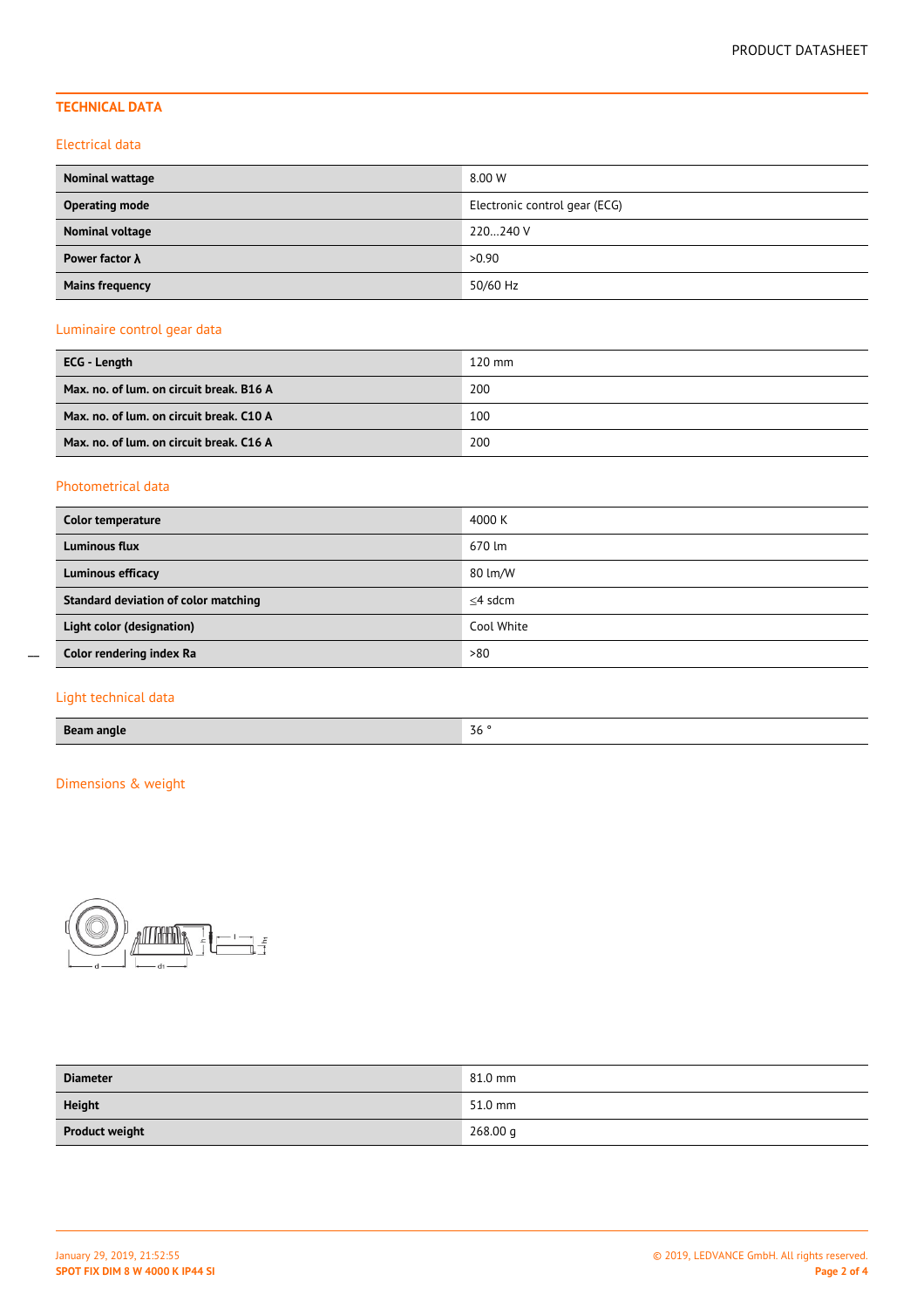| <b>Mounting diameter</b>                | 68 mm                        |  |  |  |  |
|-----------------------------------------|------------------------------|--|--|--|--|
| Colors & materials                      |                              |  |  |  |  |
| <b>Body material</b>                    | Aluminum                     |  |  |  |  |
| <b>Housing color</b>                    | Silver                       |  |  |  |  |
| <b>Product color</b>                    | Silver                       |  |  |  |  |
| Temperatures & operating conditions     |                              |  |  |  |  |
| Ambient temperature range               | $-2045$ °C                   |  |  |  |  |
| Lifespan                                |                              |  |  |  |  |
| Lifespan L70 at 25 °C                   | 50000 h                      |  |  |  |  |
| Lifespan L80 at 25 °C                   | 40000 h                      |  |  |  |  |
| Lifespan L90 at 25 °C                   | 20000 h                      |  |  |  |  |
| Additional product data                 |                              |  |  |  |  |
| <b>Mounting type</b>                    | Recessed                     |  |  |  |  |
| <b>Mounting location</b>                | Ceiling                      |  |  |  |  |
| Capabilities                            |                              |  |  |  |  |
| <b>Dimmable</b>                         | Yes                          |  |  |  |  |
| Type of connection                      | Screw terminal, 2-Pole (L,N) |  |  |  |  |
| LED module replaceable                  | Not replaceable              |  |  |  |  |
| Certificates & standards                |                              |  |  |  |  |
| Protection class IK (shock resistance)  | IK06                         |  |  |  |  |
| Glow Wire Test according to IEC 695-2-1 | 650 °C                       |  |  |  |  |
| Photobio. safety group acc. to EN62471  | RG <sub>0</sub>              |  |  |  |  |
| <b>Protection class</b>                 | $\mathbf{II}$                |  |  |  |  |
| Type of protection                      | IP44                         |  |  |  |  |

 $\overline{a}$